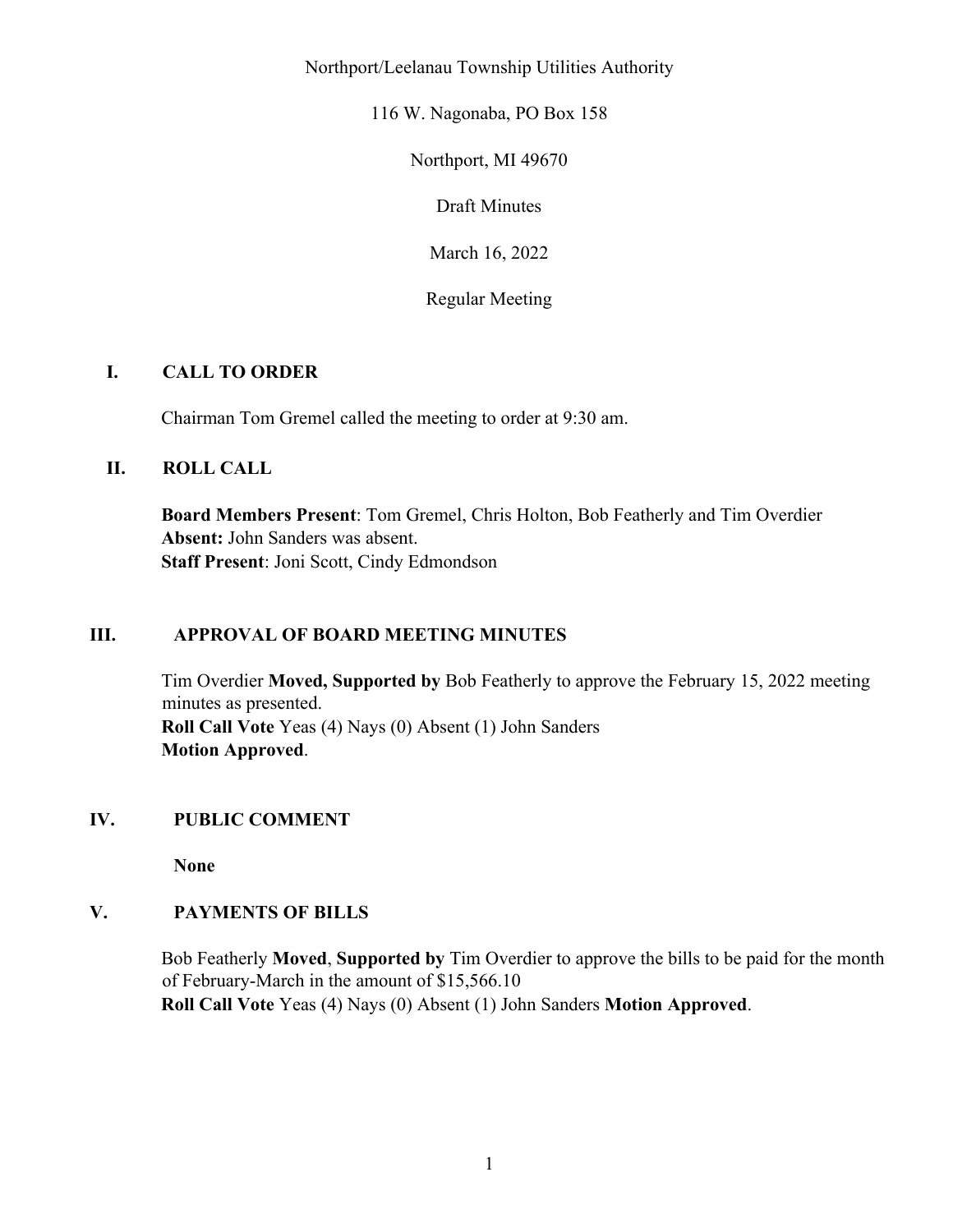## **VII. STAFF REPORTS**

### **A. Treasurer/Clerk and Liaison Report**

Clerk Scott reported that there are 13 miles of collection system that the NLTUA maintains. Scott said that she had ordered stamped envelopes, and that the letter describing the increase would go out in the next couple of days.

#### **Liaison Report:**

Liaison Edmondson provided grinder pump instructions for extended period of disuse. Board member Featherly suggested reminding homeowners to also turn off their well pump, to avoid broken waterlines and freeze-ups.

#### **B. Superintendent Report:**

Superintendent Chris Holton reported on the Flees Road sewer main extension, noting that the work is scheduled to be completed in April.

### **C. Treatment Plant Operator Report:**

Treatment Plant Operator, Mark Huggard reviewed the written report for February, noting that Landi mixer #1 was down and needed to be replaced. A cost estimate of \$15,716 to replace the mixer was provided and the Board approved the purchase by consensus. Huggard also provided an update on the Main Lift Station pumps stating that they expect to have the new pumps April 5, 2022.

## **VIII. COMMITTEE REPORTS**

None

## **IX. CORRESPONDENCE**

None

# **X. DISCUSSION & ACTION ITEMS**

Kaeser Blower Update:

Chairman Thomas Gremel reported that Mr, Dagovitz is preparing to retire and hopes to have everything resolved before he leaves. Clerk Scott suggested not waiting for a response, and to move forward with purchasing the blower motor which could take up to six months to receive.